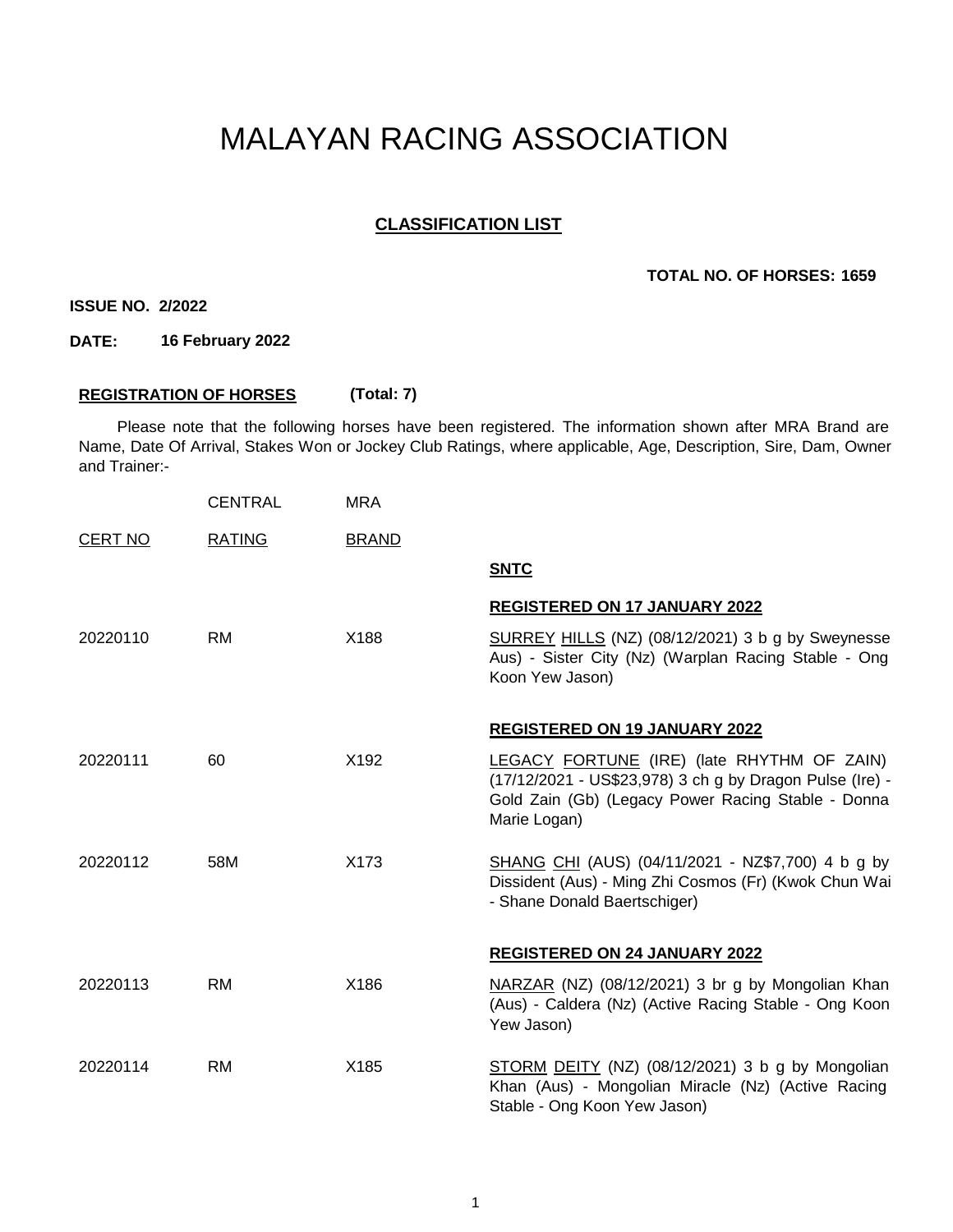|          |           |      | <b>REGISTERED ON 31 JANUARY 2022</b>                                                                                                            |
|----------|-----------|------|-------------------------------------------------------------------------------------------------------------------------------------------------|
| 20220115 | <b>RM</b> | X184 | GOLDEN VICTORY (AUS) (06/12/2021) 2 ch g by<br>Sebring (Aus) - Leica Ding (Aus) (Beauty Stable - Khoo<br>Peng Ann)                              |
|          |           |      | <b>REGISTERED ON 10 FEBRUARY 2022</b>                                                                                                           |
| 20220201 | м         | X158 | RAHOTU (IRE) (late ISILDUR) $(13/10/2021)$ 5 b g by<br>Invincible Spirit (Ire) - Insoumise (Ire) (Te Akau Racing<br>Stable - Donna Marie Logan) |

(M) denotes Maiden (RM) renotes Restricted Maiden

## **CHANGE OF NAMES**

SMASH changed to BOSSKU (w.e.f 07 February 2022) ALL WE KNOW changed to CONGAREE (w.e.f 07 February 2022) HOSTWIN QUEEN changed to MATILDA (w.e.f 14 February 2022) MAN OF MYSTERY changed to VIETNAM CAPTAIN (w.e.f 14 February 2022)

#### **TRANSFER OF HORSES**

| Name of Horse             | <b>MRA</b><br><b>Brand No.</b> | <b>Previous</b><br><b>Trainer</b> | <b>Current Trainer</b> | Date of<br><b>Transfer</b> |
|---------------------------|--------------------------------|-----------------------------------|------------------------|----------------------------|
| <b>PER INPOWER</b>        | E590                           | <b>CT KUAH</b>                    | D KOH                  | 03/01/2022                 |
| <b>ROYAL RULER</b>        | R <sub>204</sub>               | S HAMILTON                        | <b>HY CHENG</b>        | 03/01/2022                 |
| <b>TASSEL</b>             | X67                            | <b>L DRAGON</b>                   | HW TAN                 | 03/01/2022                 |
| AUGUSTANO                 | E <sub>108</sub>               | <b>M WALKER</b>                   | S GRAY                 | 04/01/2022                 |
| <b>SILENT FORCE</b>       | H485                           | <b>M WALKER</b>                   | <b>S GRAY</b>          | 04/01/2022                 |
| <b>STREET CRY SUCCESS</b> | K <sub>197</sub>               | <b>M WALKER</b>                   | <b>S BURRIDGE</b>      | 04/01/2022                 |
| <b>SUNSET</b>             | X65                            | IM WALKER                         | S GRAY                 | 04/01/2022                 |
| <b>GOLD SKY EXPRESS</b>   | V183                           | MW TEH                            | WC LIM                 | 05/01/2022                 |
| <b>JK FORMIDABLE</b>      | H <sub>2</sub> 16              | J O'HARA                          | J TAN                  | 05/01/2022                 |
| <b>MARTELLO</b>           | H498                           | <b>CW ROBERT</b>                  | S DEVA RAJ             | 05/01/2022                 |
| <b>BRACED</b>             | H464                           | J LIM                             | R LIM                  | 07/01/2022                 |
| <b>CHEVAL RAPIDE</b>      | E411                           | <b>J PETERS</b>                   | <b>S DUNDERDALE</b>    | 07/01/2022                 |
| <b>CHICAGO STAR</b>       | V73                            | J LIM                             | R LIM                  | 07/01/2022                 |
| <b>COME AND TAKE ALL</b>  | E285                           | IMP THWAITES                      | V SIVAN                | 07/01/2022                 |
| <b>DARK KNIGHT</b>        | K <sub>5</sub>                 | <b>J TAN</b>                      | <b>K ANANTHEN</b>      | 07/01/2022                 |
| <b>FANTASTIC</b>          | K383                           | D KOK                             | C LECK                 | 07/01/2022                 |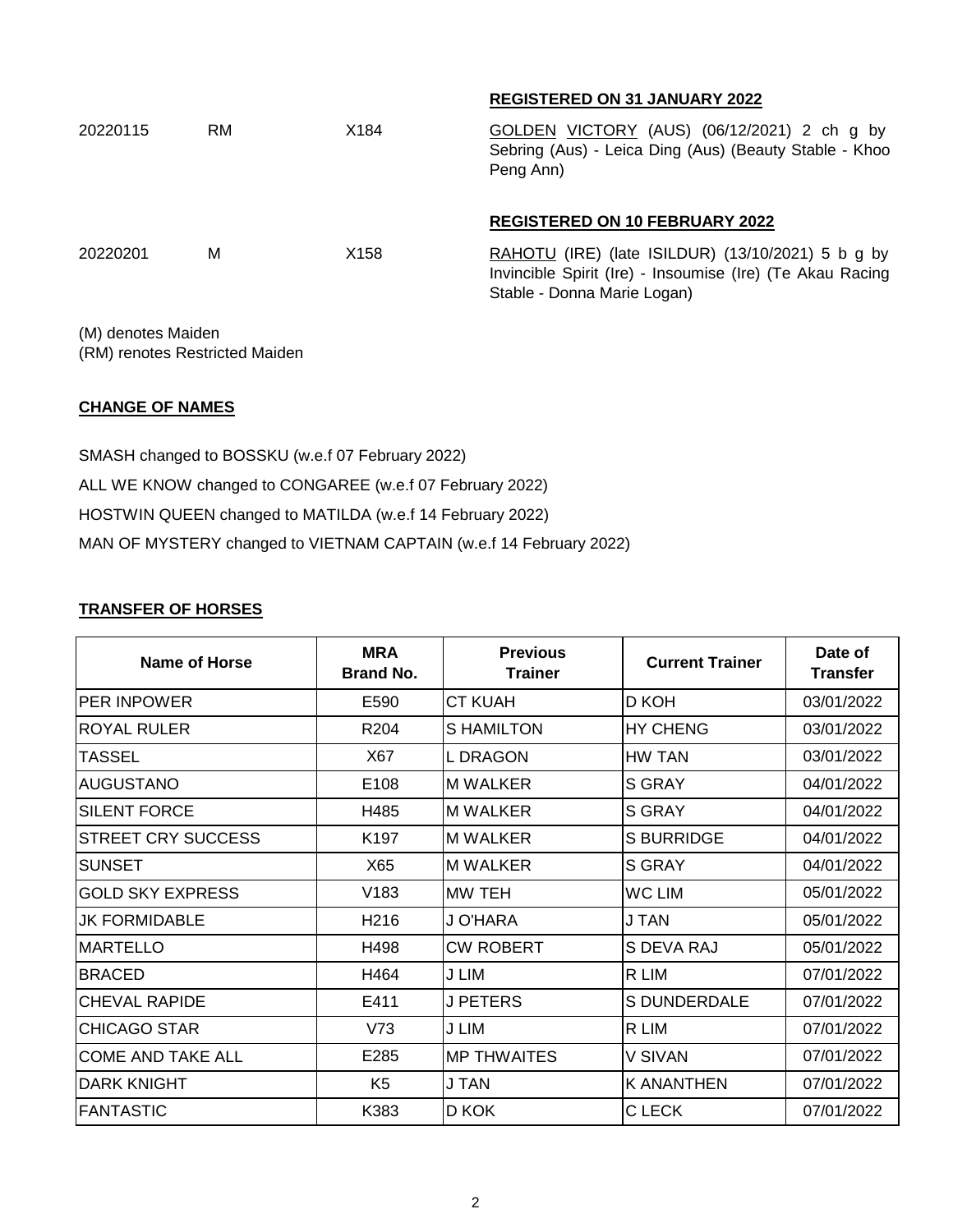| <b>Name of Horse</b>       | <b>MRA</b><br><b>Brand No.</b> | <b>Previous</b><br><b>Trainer</b> | <b>Current Trainer</b> | Date of<br><b>Transfer</b> |
|----------------------------|--------------------------------|-----------------------------------|------------------------|----------------------------|
| <b>FIRST CHIEF</b>         | K320                           | J LIM                             | R LIM                  | 07/01/2022                 |
| <b>FORTUNE CHANGER</b>     | V246                           | J LIM                             | R LIM                  | 07/01/2022                 |
| <b>GENTLEMEN AGREEMENT</b> | H <sub>269</sub>               | J LIM                             | R LIM                  | 07/01/2022                 |
| <b>KAKADU</b>              | K114                           | J LIM                             | J LIM                  | 07/01/2022                 |
| <b>KIPEH</b>               | E159                           | <b>S HAMILTON</b>                 | V SIVAN                | 07/01/2022                 |
| <b>MAJESTY WARRIOR</b>     | H <sub>571</sub>               | J TAN                             | <b>K ANANTHEN</b>      | 07/01/2022                 |
| <b>METAL WORLD</b>         | K265                           | J LIM                             | R LIM                  | 07/01/2022                 |
| <b>MOTAKHAYYEL</b>         | V257                           | <b>M WALKER</b>                   | S DUNDERDALE           | 07/01/2022                 |
| <b>NEW GARDEN</b>          | K348                           | <b>J TAN</b>                      | <b>R LINES</b>         | 07/01/2022                 |
| <b>ROMANTIC</b>            | K205                           | J LIM                             | R LIM                  | 07/01/2022                 |
| <b>SHYLOCK</b>             | V206                           | <b>T FITZSIMMONS</b>              | K COETZEE              | 07/01/2022                 |
| <b>SIMLONG BEACH</b>       | V220                           | R LE GRANGE                       | <b>SHAMILTON</b>       | 07/01/2022                 |
| <b>SONGGONG HERA</b>       | V177                           | J LIM                             | R LIM                  | 07/01/2022                 |
| <b>TAIL SPIN</b>           | C118                           | <b>MP THWAITES</b>                | V SIVAN                | 07/01/2022                 |
| VGOR                       | X124                           | J LIM                             | R LIM                  | 07/01/2022                 |
| <b>BEST BAY</b>            | H43                            | <b>MP THWAITES</b>                | V SIVAN                | 10/01/2022                 |
| <b>BIG BANK</b>            | H151                           | <b>MP THWAITES</b>                | V SIVAN                | 10/01/2022                 |
| <b>BLACK MAMBA</b>         | N615                           | <b>MP THWAITES</b>                | V SIVAN                | 10/01/2022                 |
| <b>E SUPREME</b>           | H73                            | <b>MP THWAITES</b>                | V SIVAN                | 10/01/2022                 |
| <b>ELISE</b>               | W128                           | <b>MP THWAITES</b>                | V SIVAN                | 10/01/2022                 |
| <b>FIGHTING WARRIOR</b>    | W524                           | <b>MP THWAITES</b>                | V SIVAN                | 10/01/2022                 |
| <b>FORTUNE SPIRIT</b>      | R590                           | <b>MP THWAITES</b>                | V SIVAN                | 10/01/2022                 |
| <b>KAKADU</b>              | K114                           | J LIM                             | R LIM                  | 10/01/2022                 |
| <b>LADY LAKSHMI</b>        | H382                           | <b>MP THWAITES</b>                | V SIVAN                | 10/01/2022                 |
| <b>MAXIMILIAN</b>          | H97                            | L DRAGON                          | <b>KY YOUNG</b>        | 10/01/2022                 |
| <b>MIGHTY PHOENIX</b>      | C488                           | <b>MP THWAITES</b>                | V SIVAN                | 10/01/2022                 |
| <b>REALITY</b>             | K341                           | <b>MP THWAITES</b>                | V SIVAN                | 10/01/2022                 |
| <b>RED RIDING WOOD</b>     | C241                           | <b>LDRAGON</b>                    | <b>KY YOUNG</b>        | 10/01/2022                 |
| <b>ROTI KAYA</b>           | <b>V87</b>                     | <b>MP THWAITES</b>                | V SIVAN                | 10/01/2022                 |
| SPARKLE LOT                | E376                           | <b>MP THWAITES</b>                | V SIVAN                | 10/01/2022                 |
| SPEEDY DEMON               | E21                            | <b>MP THWAITES</b>                | V SIVAN                | 10/01/2022                 |
| <b>SPORTSCASTER</b>        | H <sub>285</sub>               | <b>M WALKER</b>                   | HW TAN                 | 10/01/2022                 |
| <b>STORM WARNING</b>       | E30                            | S DEVA RAJ                        | AB ABDULLAH            | 10/01/2022                 |
| <b>GOLDEN COIN</b>         | C161                           | <b>MP THWAITES</b>                | V SIVAN                | 11/01/2022                 |
| <b>HELIOSPHERE</b>         | H336                           | <b>T ASOGAN</b>                   | HS LIM                 | 11/01/2022                 |
| <b>HERO CHAMPION</b>       | C119                           | MW TEH                            | <b>I ISMADI</b>        | 11/01/2022                 |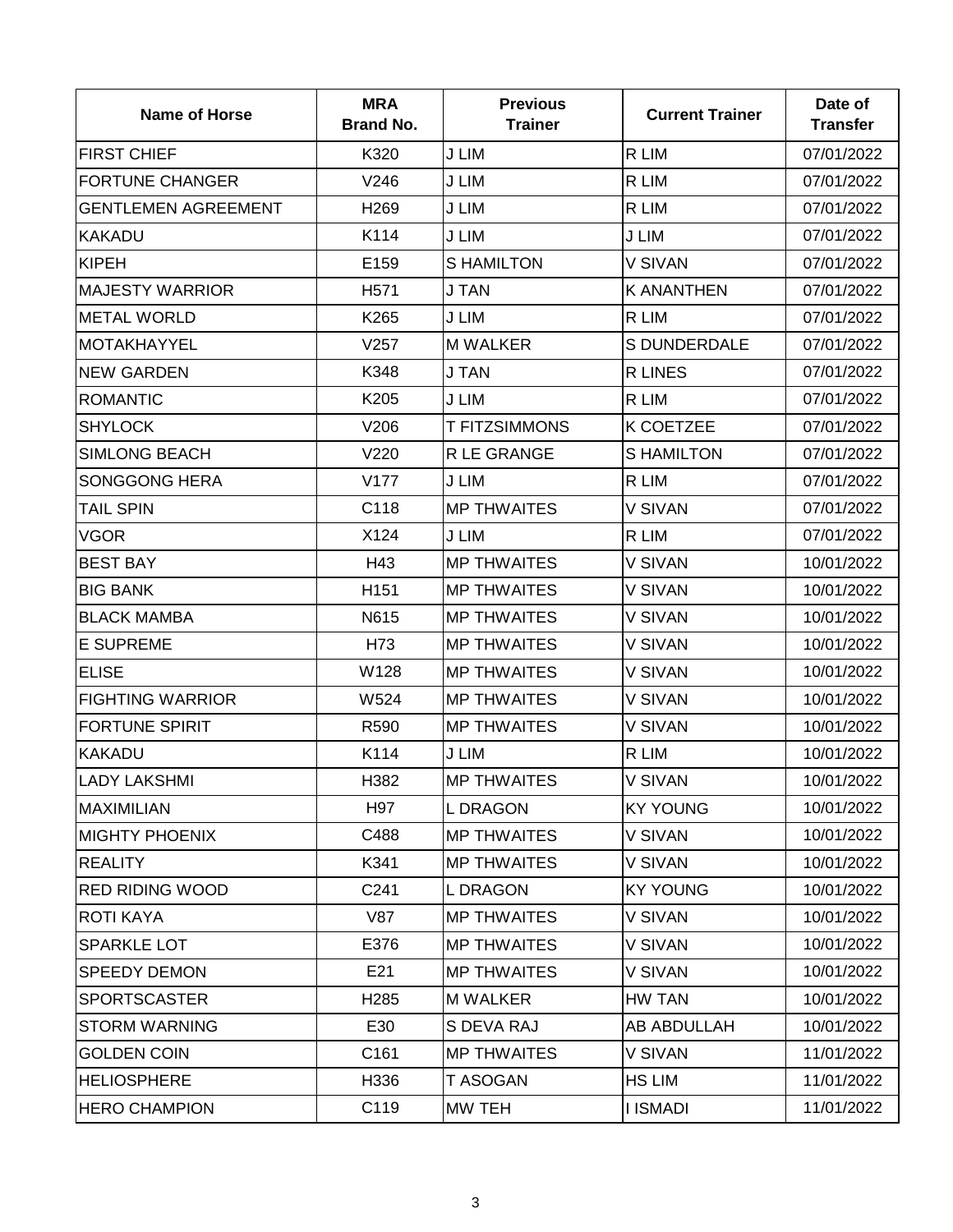| <b>Name of Horse</b>     | <b>MRA</b><br><b>Brand No.</b> | <b>Previous</b><br><b>Trainer</b> | <b>Current Trainer</b> | Date of<br><b>Transfer</b> |
|--------------------------|--------------------------------|-----------------------------------|------------------------|----------------------------|
| <b>MAGNIFIQUE</b>        | V43                            | J LIM                             | R LIM                  | 11/01/2022                 |
| <b>STREET OF DREAMS</b>  | X160                           | <b>M WALKER</b>                   | <b>S BURRIDGE</b>      | 11/01/2022                 |
| <b>TIGAROUS</b>          | K458                           | J O'HARA                          | <b>J TAN</b>           | 11/01/2022                 |
| <b>CHIEF CLERK</b>       | H <sub>190</sub>               | <b>S SHANMUGAM</b>                | I ISMADI               | 12/01/2022                 |
| DETERMINE TO WIN         | C46                            | <b>S SHANMUGAM</b>                | <b>I ISMADI</b>        | 12/01/2022                 |
| <b>SANGKURIANG</b>       | E301                           | <b>S SHANMUGAM</b>                | <b>I ISMADI</b>        | 12/01/2022                 |
| <b>TAN'S LEGENDARY</b>   | H <sub>530</sub>               | <b>S SHANMUGAM</b>                | <b>I ISMADI</b>        | 12/01/2022                 |
| <b>TAN'S MAESTRO</b>     | H <sub>529</sub>               | <b>S SHANMUGAM</b>                | <b>I ISMADI</b>        | 12/01/2022                 |
| <b>MY DREAMLINER</b>     | H <sub>235</sub>               | <b>KY YOUNG</b>                   | R LIM                  | 13/01/2022                 |
| <b>CROWN DANCING</b>     | X68                            | <b>KY YOUNG</b>                   | R LIM                  | 14/01/2022                 |
| THE AUGUST               | K399                           | <b>S BURRIDGE</b>                 | <b>J TAN</b>           | 14/01/2022                 |
| <b>VICTORY JOY</b>       | K <sub>53</sub>                | L DRAGON                          | <b>J TAN</b>           | 14/01/2022                 |
| <b>MUSANG KING</b>       | E214                           | SY LIM                            | <b>WC LIM</b>          | 17/01/2022                 |
| PALMARIA                 | X <sub>6</sub>                 | R LE GRANGE                       | <b>D MEAGHER</b>       | 21/01/2022                 |
| <b>AWESOME CONQUEROR</b> | K104                           | J O'HARA                          | J LIM                  | 22/01/2022                 |
| <b>BRIGHT ERA</b>        | X17                            | J O'HARA                          | J LIM                  | 22/01/2022                 |
| <b>BROTHER MAK MAK</b>   | E134                           | J O'HARA                          | J LIM                  | 22/01/2022                 |
| <b>DON'T TELL TILLY</b>  | K398                           | J O'HARA                          | <b>T FITZSIMMONS</b>   | 22/01/2022                 |
| <b>FEROCIOUS</b>         | E57                            | J O'HARA                          | J LIM                  | 22/01/2022                 |
| <b>FIDDLESTICK</b>       | H450                           | J O'HARA                          | J LIM                  | 22/01/2022                 |
| <b>HELLO MICHELLE</b>    | C <sub>4</sub>                 | J O'HARA                          | J LIM                  | 22/01/2022                 |
| <b>IDLEWILD</b>          | E317                           | J O'HARA                          | J LIM                  | 22/01/2022                 |
| <b>LADY STUNING</b>      | H568                           | J O'HARA                          | J LIM                  | 22/01/2022                 |
| <b>MINHAAJ</b>           | H <sub>289</sub>               | J O'HARA                          | J LIM                  | 22/01/2022                 |
| IMR BIG BROTHER          | H322                           | J O'HARA                          | J LIM                  | 22/01/2022                 |
| <b>NAJAH</b>             | W523                           | J O'HARA                          | J LIM                  | 22/01/2022                 |
| <b>ONE WAY TICKET</b>    | V194                           | J O'HARA                          | J LIM                  | 22/01/2022                 |
| QARAAT                   | E111                           | J O'HARA                          | J LIM                  | 22/01/2022                 |
| <b>RED ROAR</b>          | H489                           | J O'HARA                          | J LIM                  | 22/01/2022                 |
| <b>VICTOREM</b>          | K135                           | J O'HARA                          | J LIM                  | 22/01/2022                 |
| <b>VOLUMINOUS</b>        | H561                           | J O'HARA                          | J LIM                  | 22/01/2022                 |
| <b>WINNING HAMMER</b>    | H <sub>20</sub>                | J O'HARA                          | J LIM                  | 22/01/2022                 |
| <b>ANYWAY</b>            | K334                           | J O'HARA                          | J LIM                  | 24/01/2022                 |
| <b>AYYA</b>              | V170                           | J O'HARA                          | J LIM                  | 24/01/2022                 |
| <b>ELITE SAINT</b>       | H433                           | <b>BT LIM</b>                     | <b>I ISMADI</b>        | 24/01/2022                 |
| I'M A CONQUEROR          | H353                           | J O'HARA                          | J LIM                  | 24/01/2022                 |